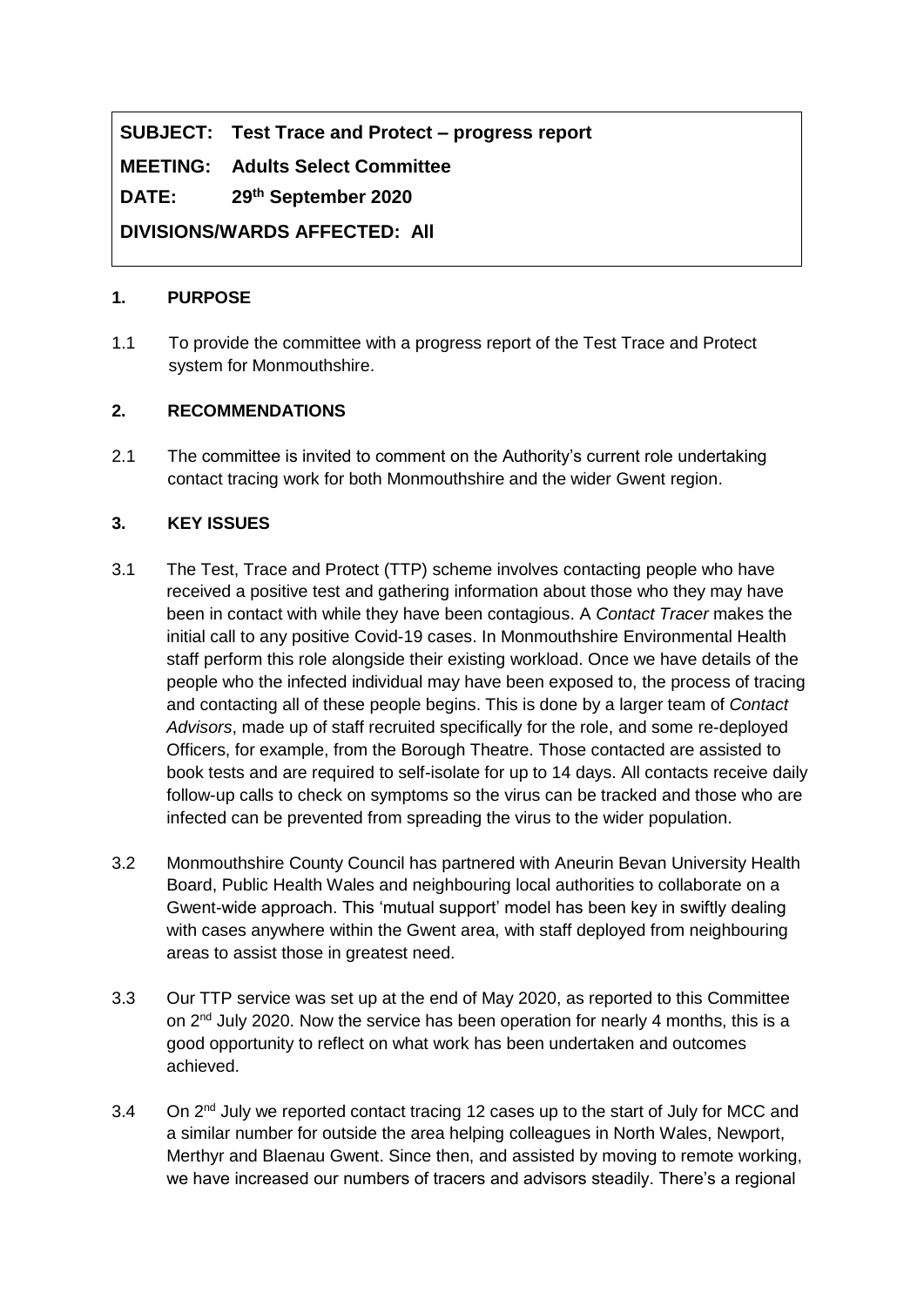expectation we have a TTP service providing an 8am to 8pm, 7 day a week cover, from 1<sup>st</sup> October. All tracers have an Environmental Health background which has been invaluable for detecting the links to premises and work places, and to act on the information immediately without delay. The close working with advisors ensures a quick, effective tracing service.

- 3.5 From the 1<sup>st</sup> July we have contact traced 27 cases for MCC which has created 120 contacts that were eligible for follow up, as they had been in contact with the original index positive case. Certain cases are ineligible for tracing as they were hospitalised, deceased or a resident in a care home, hence the discrepancy between the 41 (figure below) and the 27 cases traced.
- 3.6 Local Authority Comparison 01/7/2020 to 17/09/2020



### Total of all cases and contacts identified

Cases identified in Mon county 41 – Contacts identified in Mon – 141

3.7 Since the 3<sup>rd</sup> September there has been a serious escalation of cases, in particularly Caerphilly and Newport, and more recently Blaenau Gwent. Noting our current low